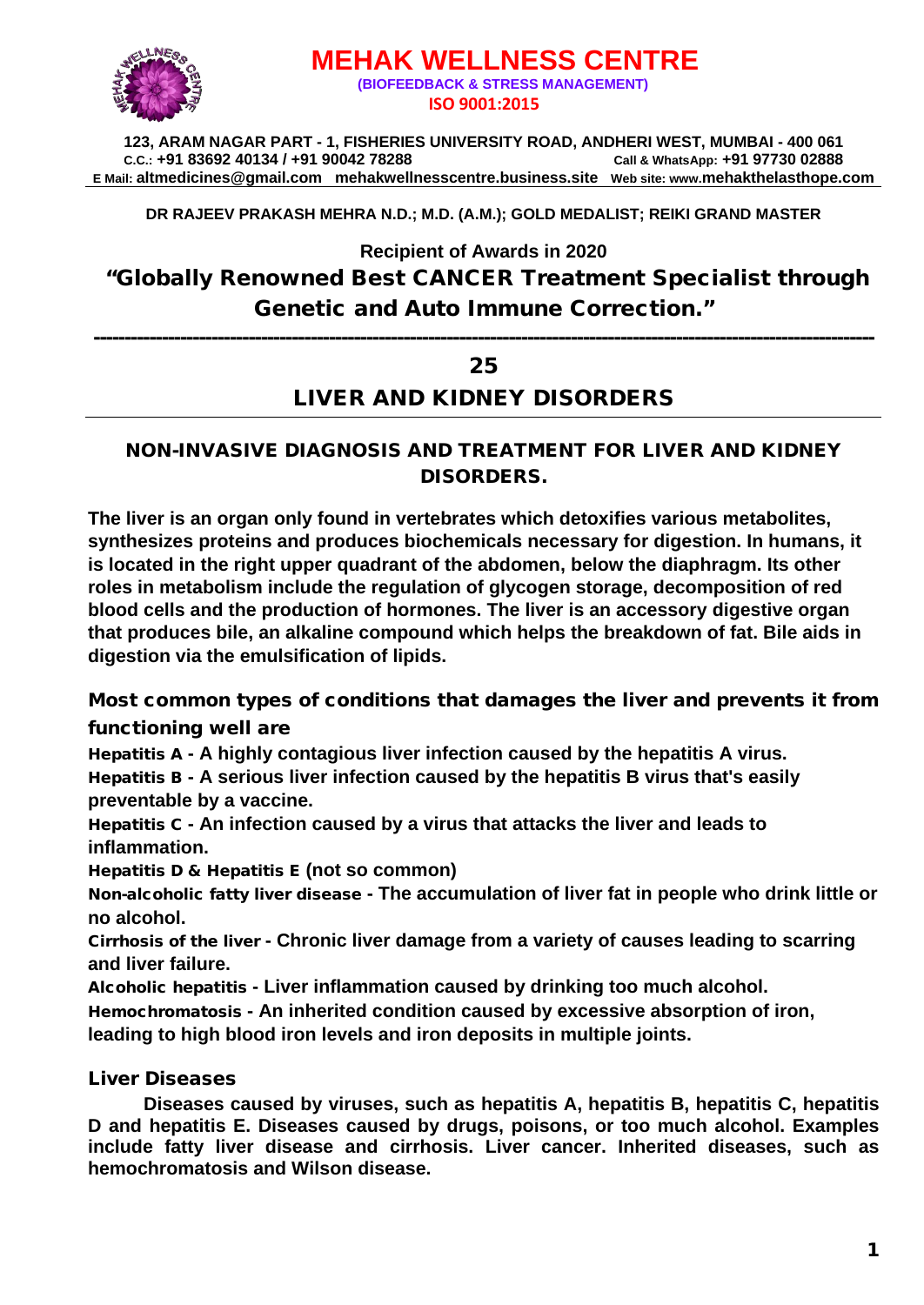**Liver health is vital for overall health. Liver dysfunction can lead to liver disease, metabolic disorder, and even type 2 diabetes.**

Signs and symptoms of liver disease include **Skin and eyes that appear yellowish (jaundice) Abdominal pain and swelling. Swelling in the legs and ankles. Itchy skin. Dark urine colour. Pale stool colour, or bloody or tar-coloured stool. Chronic fatigue. Nausea or vomiting.**

**The liver is responsible for breaking down carbohydrates, making glucose, and detoxing the body. It also stores nutrients and creates bile, which is necessary to digest and absorb the nutrients in food properly.**

**Liver is constantly working to filter hundreds of toxins found in the diet and environment. On top of that, liver also helps to break down food and provide energy to other organs. To help your liver function efficiently, make sure you have essential vitamins and nutrients in your diet. When you cannot get an adequate amount from your diet, you can consider taking supplements.**

Vitamins for a healthy liver **Vitamin A and iron Vitamin D Vitamin E Vitamin B12**

#### Foods to avoid

**In general, finding balance in the diet will keep the liver healthy. However, there are also some foods and food groups that the liver finds harder to process. These include:**

Fatty foods**: These include fried foods, fast food, and takeout from many restaurants. Packaged snacks, chips, and nuts may also be surprisingly high in fats.**

Starchy foods**: These include breads, pasta, and cakes or baked goods.**

Sugar**: Cutting back on sugar and sugary foods such as cereals, baked goods, and candies may help reduce the stress on the liver.**

Salt**: Simple ways to reduce salt intake include eating out less, avoiding canned meats or vegetables, and reducing or avoiding salted deli meats and bacon.**

Alcohol**: Anyone looking to give their liver a break should consider reducing their intake of alcohol or eliminating it from the diet completely.**

### LIVER CLENSE / DETOX

**For persons having alcohol, add ice cubes made with 11.5 pH water. Drink 60 ml. of 11.5 pH water to take care of the damage to the liver and avoid after effects like hang over, after drinks.**

**Persons having any LIVER disorder should consider this as a first line of action. Any Liver disorder – acidity, allergy, gas formation, fatty liver and cirrhosis should start on 11.5 pH water.** 

**Drink 60 ml. twice a day for best results.**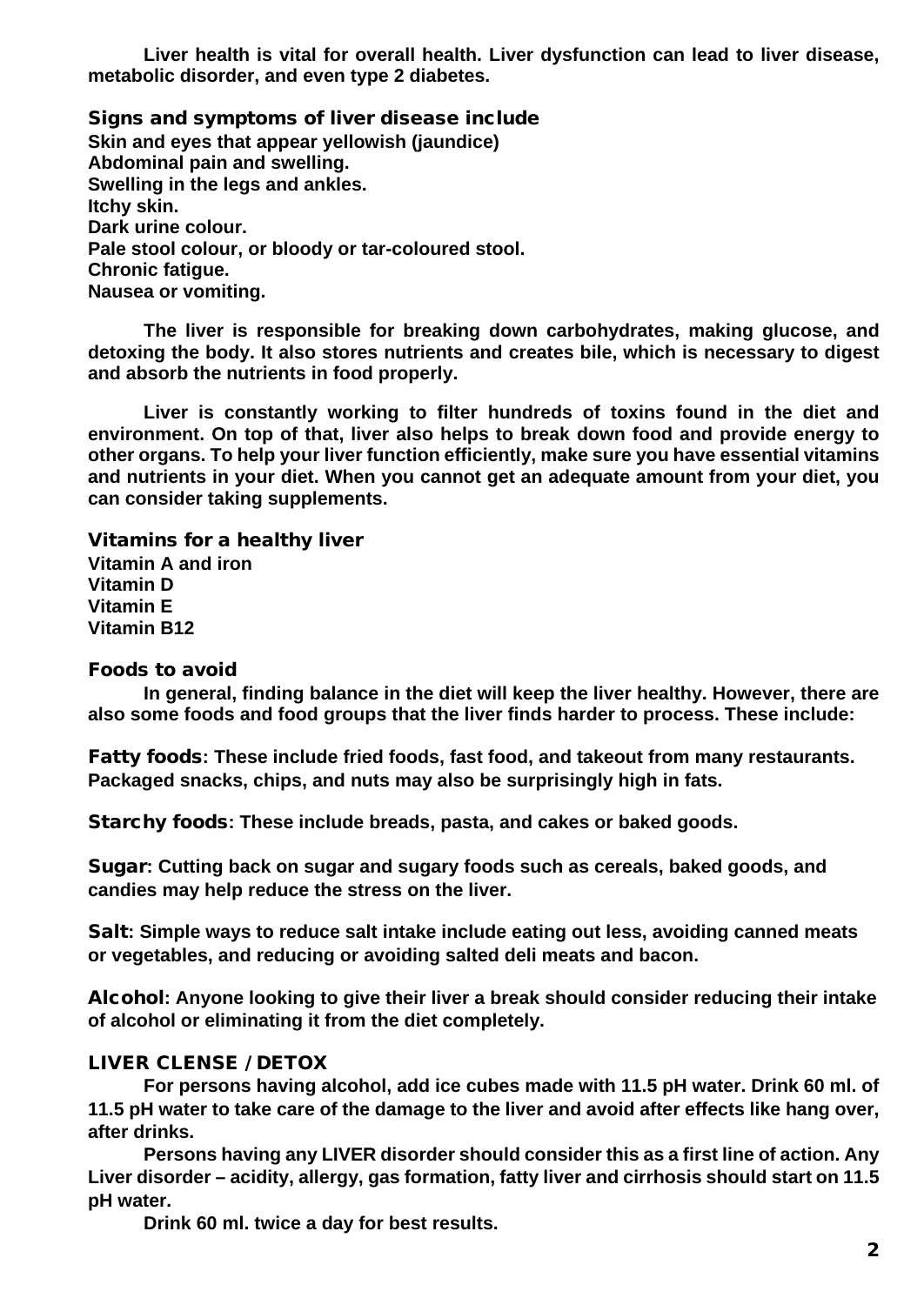### KIDNEYS

**The kidneys are two bean-shaped organs found in vertebrates. They are located on the left and right in the retroperitoneal space, and in adult humans are about 11 centimetres (4.3 in) in length. They receive blood from the paired renal arteries; blood exits into the paired renal veins. Each kidney is attached to a ureter, a tube that carries excreted urine to the bladder.**

**Kidney disease means your kidneys are damaged and cannot filter blood the way they should. You are at greater risk for kidney disease if you have diabetes or high blood pressure. If you experience kidney failure, treatments include kidney transplant or dialysis.**

Kidney failure **also called: renal failure:**

**A condition in which the kidneys lose the ability to remove waste and balance fluids.**

**Diabetes is the most common cause of ESRD. High blood pressure is the second most common cause of ESRD. Other problems that can cause kidney failure include: Autoimmune diseases, such as lupus and IgA nephropathy.**

Most common types

Chronic kidney disease **Long standing disease of the kidneys leading to renal failure.** Acute renal failure **A condition in which the kidneys suddenly cannot filter waste from the blood.**

### Symptoms of kidney failure

**Coma Confusion Excessive drowsiness or fatigue Pain or pressure in your chest Persistent nausea Reduced amount of urine Seizures Swelling of your legs, ankles, and feet from retention of fluids caused by the failure of the kidneys to eliminate water waste Unexplained shortness of breath**

Causes of kidney failure **Loss of blood flow to the kidneys A sudden loss of blood flow to your kidneys can prompt kidney failure. Some conditions that cause loss of blood flow to the kidneys include: Allergic reaction Dehydration Heart attack Heart disease High blood pressure and anti-inflammatory medications can also limit blood flow. Scarring of the liver or liver failure Severe burn Severe infection, such as sepsis**

**Urine Elimination Problems**

**When the body cannot eliminate urine, toxins build up and overload the kidneys. Some cancers can block the urine passageways, such as** Bladder; Cervical; Colon; Prostate **(most common type in men.)**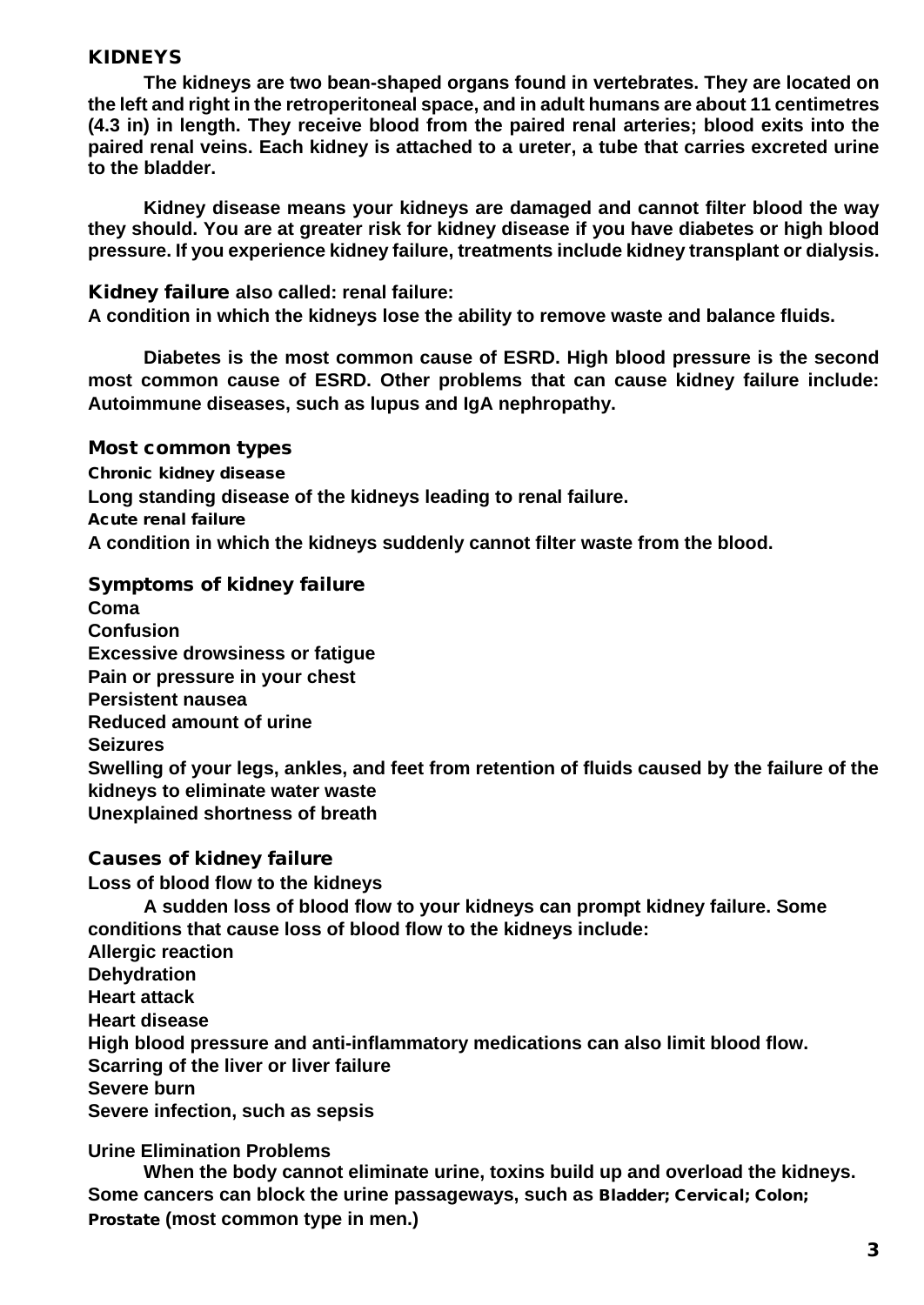Other conditions that interfere with urination and possibly lead to kidney

failure

**A long term blockage of the urinary tract prevents urination. This causes pressure and eventual kidney damage**

**Bacterial infection, usually of the intestines**

**Blood clot in or around your kidneys**

**Blood clots within your urinary tract**

**Certain antibiotics**

**Chemotherapy drugs that treat cancer and some autoimmune diseases**

**Damage to your nerves that control your bladder**

**Drugs and alcohol**

**Dyes used in some imaging tests**

**Enlarged prostate**

**Glomerulonephritis, an inflammation of the small blood vessels of the kidneys**

**Hemolytic uremic syndrome, which involves the breakdown of red blood cells following a multiple myeloma, a cancer of the plasma cells in your bone marrow**

**Infection**

**Kidney stones**

**Lupus, an autoimmune disease that can cause inflammation of many body organs Overload of toxins from heavy metals**

**Scleroderma, an autoimmune condition that affects your skin**

**Thrombotic thrombocytopenic purpura, a disorder that causes blood clots in small vessels**

**Uncontrolled diabetes**

**Vasculitis, an inflammation of blood vessels**

# 17 Foods to Avoid If You Have Bad Kidneys

- **1. Apricots**
- **2. Avocados**
- **3. Brown Rice**
- **4. Bananas**
- **5. Canned Foods**
- **6. Dairy**
- **7. Dark Coloured Colas**
- **8. Dates, Raisins and Prunes**
- **9. Oranges and Orange Juice**
- **10.Packaged, Instant and Pre-Made Meals**
- **11.Pickles, Olives and Relish**
- **12.Potatoes and Sweet Potatoes**
- **13.Pretzels, Chips and Crackers**
- **14.Processed Meats**
- **15.Swiss Chard, Spinach and Beet Greens**
- **16.Tomatoes**
- **17.Whole-Wheat Bread**

**If you have kidney disease, reducing your potassium, phosphorus and sodium intake can be an important aspect of managing the disease. The high sodium, high potassium and high phosphorus foods listed above are likely best limited or avoided. Dietary restrictions and nutrient intake recommendations will vary based on the severity of your kidney damage.**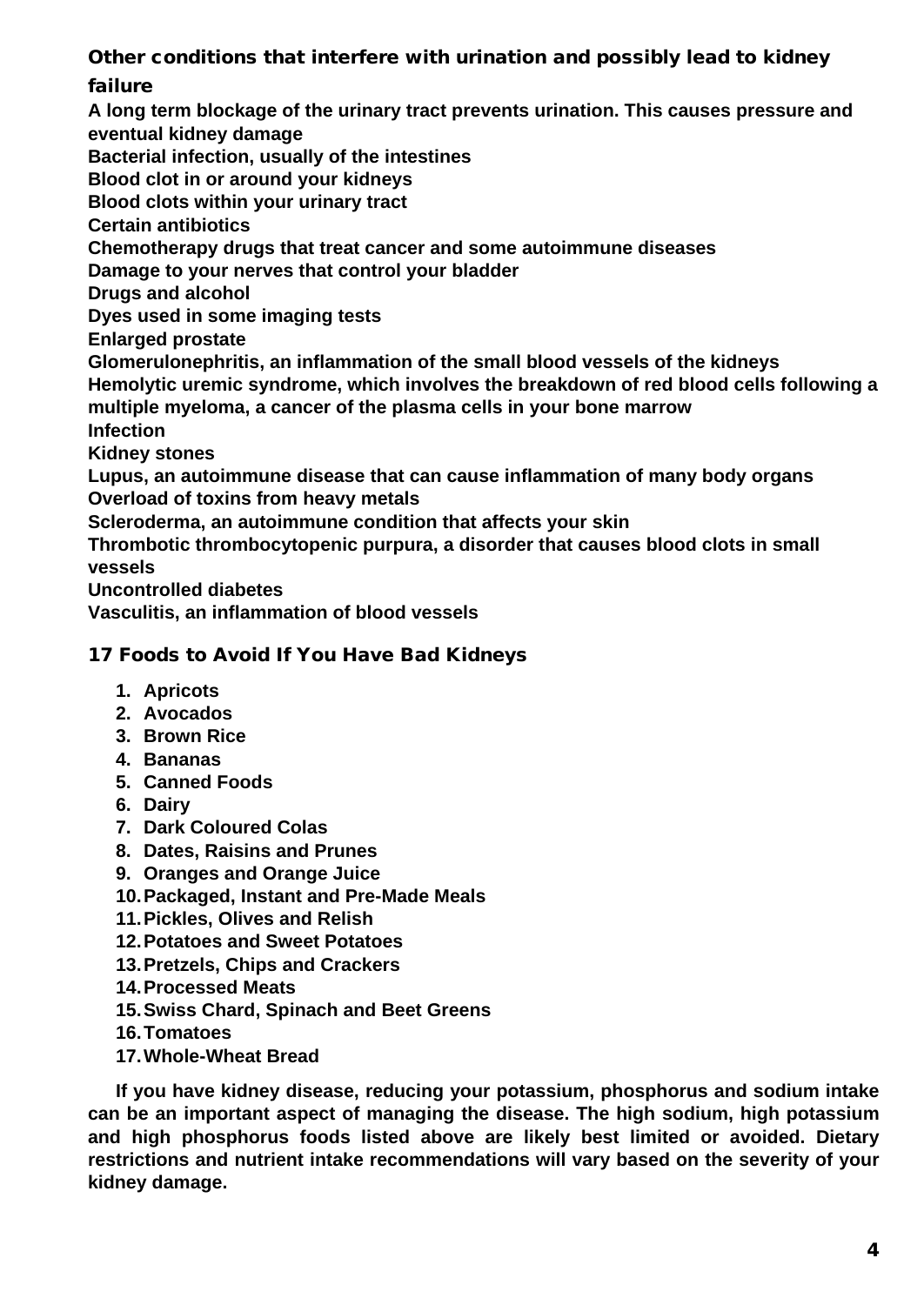**Our work involves to** DE-STRESS **all concerned areas, causing an imbalance, leading to Diseases / Disorders. We work to** MANAGE STRESS**, to help the system function normally. Our work pattern is to** DETOXIFY **the system. Support it with** ESSENTIAL SUPPLEMENTS & FREQUENCY ENERGIES**. And finally, provide** CORRECTIVE FREQUENCIES**, to restore balance in the system. We strongly believe in** "BODY HEALS ITSELF"**.**

**We very well know, at initial stages there are no symptoms. It can be diagnosed only when revealed on the physical. But by then it is too late.** 

**We, at** MEHAK WELLNESS CENTRE**, under the expertise of** DR RAJEEV PRAKASH MEHRA**, a** GOLD MEDALIST & REIKI GRAND MASTER **offer** NON-INVASIVE **Diagnosis on State of the Art, latest 21st Century technology to verify the onset or presence of toxicity and any disorder of the** LIVER & KIDNEYS**.** 

**We, run a complete 7000 parameter test which includes** AUTO IMMUNE **disorders and**  CHROMOSOMES **and issues related to** GENETIC **disturbances, thus are in a position to guide the client of a future onset or presence of disturbances in the** LIVER & KIDNEYS**.** 

**With vast experience of over 33 years, working with Cancer patients and being awarded with 80+ Certificates & Awards,** DR. MEHRA **is confident of handling all types of cases. All challenges faced by the** LIVER & KIDNEYS **are analyzed for balancing, correction and repair.**

**The test thus helps us in taking preventive measures for the disease much before it can show up on the regular physical tests.** 

What we do / how we tackle this issue.

**We conduct a test to reveal the Genetic component involved. On having the results for the Genes, Chromosomes, Auto Immune & specific organ review for LIVER & KIDNEYS, we are in a position to assess the damage done or possible damage in the near future.** 

**Our work is NON-INVASIVE. We work with BIOFEEDBACK and RADIONICS.**

**Being in NON-INVASIVE stream, we do not recommend the use of any medicines or Invasive procedures.** 

**Basic causes of an imbalanced LIVER & KIDNEYS are due to GENETIC factors, thus by working on the root cause and stabilizing the GENES, CHROMOSOMES, AUTO-IMMUNE disorders and all parameters related with LIVER & KIDNEYS , we are in a position to balance, correct and repair the disorders. Other factors for disturbance are sugar imbalance, lifestyle and low intake of healthy alkaline water and wrong foods.**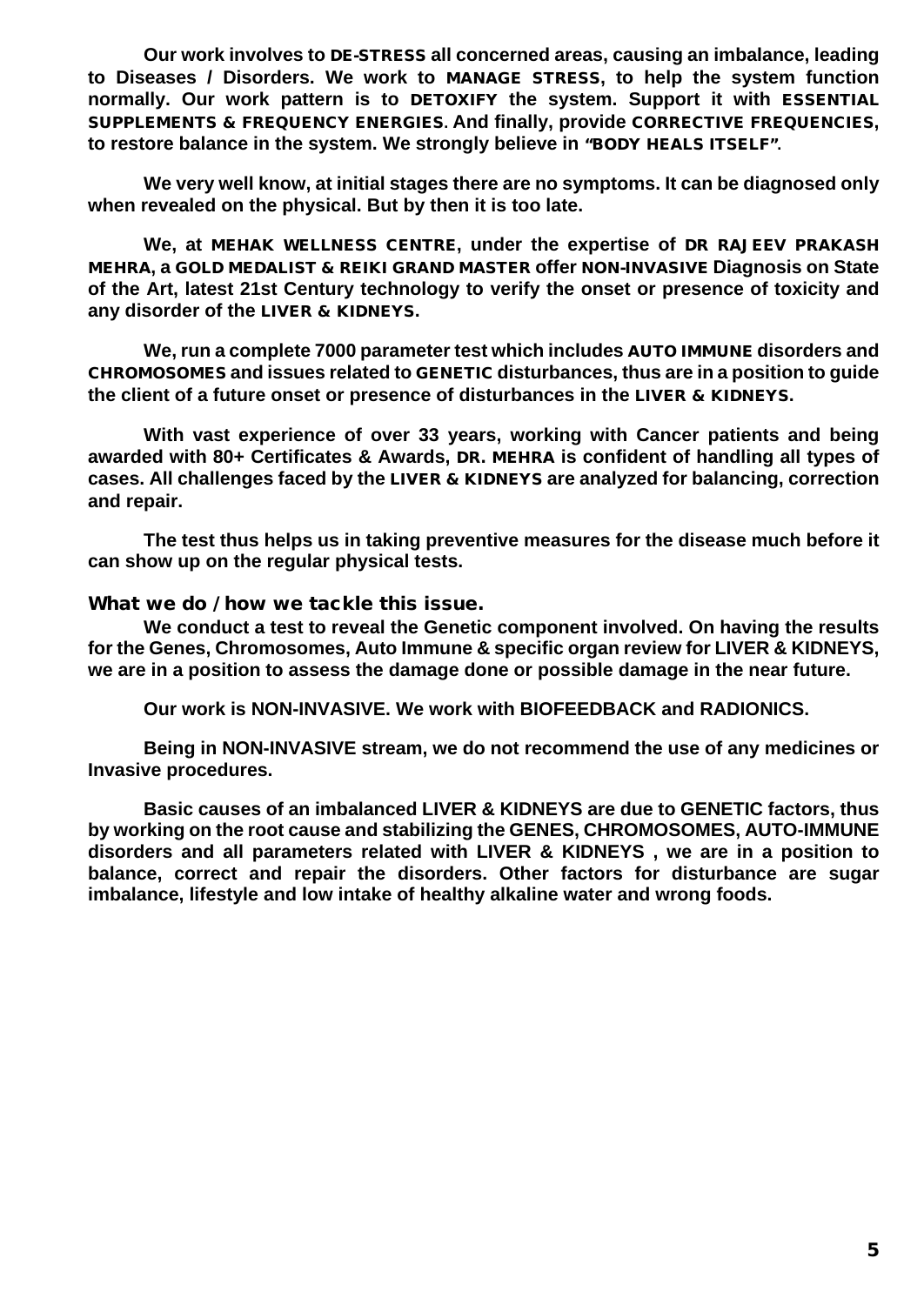**We advise to COMPLEMENT our services, with the ongoing therapies / treatment for better and faster results.**

**We strongly recommend** DETOX **procedure. This should be started immediately.**  COLLOIDAL SILVER WATER, ANTIOXIDANT HYDROGEN RICH WATER **and use of** ZAPPER**. Not to forget** Liquid Chlorophyll. RADIONICS **and** RIFE FREQUENCIES **for basic corrections; start immediately on the** RADIONICS **maintenance kit.** DIETARY SUPPLEMENTS (HemoHIM) **for speedy recovery.** NON-INVASIVE **therapy is administered, which could take** 18 to 72 **sittings depending on the individual's resistance from within and the body's ability to** HEAL.

# NON-INVASIVE THERAPIES FOR LIVER & KIDNEYS

# SOLUTION FOR LIVER & KIDNEY DISORDERS

| Rs. 1,800/-                | Rs.36,600/- Diagnosis Package<br>(Rs.27,450/- after Cash Discount)<br>(Includes Consultation, Supplement Report, Biofeedback Diagnosis on LIFE & QRMA) |
|----------------------------|--------------------------------------------------------------------------------------------------------------------------------------------------------|
|                            | <b>Consultation</b>                                                                                                                                    |
| Rs. 1,800/-                | <b>Supplement Report</b>                                                                                                                               |
| Rs.27,000/-<br>Rs. 6,000/- | Complete 7,000 parameter Test (MUST)<br>Test on QRMA (Full Body 100+ page report)                                                                      |
|                            |                                                                                                                                                        |

- **Rs. 1,800/- TEST on BIO-TESTING and BIO-THERAPY**
- **Rs.18,000/- L.S. Therapy per sitting** (MUST)
- **Rs.12,000/- L.S. PANEL per sitting** (MUST)
- **Rs. 240/- Liver Cleanse / Detox 11.5 pH water (per litre)**

**Cost of other related Therapies, Detoxification & Supplements / Frequency medication is recommended in the Supplement Chart. Book your SUPPLEMENT CHART for details. (12 weeks of Therapy with 24 weeks of Supplements, helps in balancing most issues.)**

**[Clients booking DIAGNOSIS PACKAGE would be termed as REGISTERED IN HOUSE CLIENTS. They would be entitled for preference in booking sessions and for CASH Discounts wherever applicable (In House Products & Sessions). For Therapies, book minimum 18 sittings to avail 25% and 36 sittings for 33% (1/3RD) CASH DISCOUNT. Maintain a Security Deposit of Rs.10,000/- and in multiples to get CASH Discount. Clients without maintaining Security Deposit Pre-Book your Products / Sessions a week / 7 days in advance with Full CASH payment, book minimum 18 sittings, to avail CASH DISCOUNT.]**

DR RAJEEV PRAKASH MEHRA **recipient of Certificate of Excellence Award for 2018 - 2019** "BEST CANCER SPECIALIST IN ASIA"

&

"BEST CANCER SPECIALIST DOCTOR OF THE YEAR"

MEHAK WELLNESS CENTRE **– Awarded**

"TOP DIAGNOSTIC CENTRE IN MUMBAI"

**AMONGST THE TOP 10 DIAGNOSIS CENTRES IN MUMBAI. MAY 2019. BY SILICONINDIA.COM**